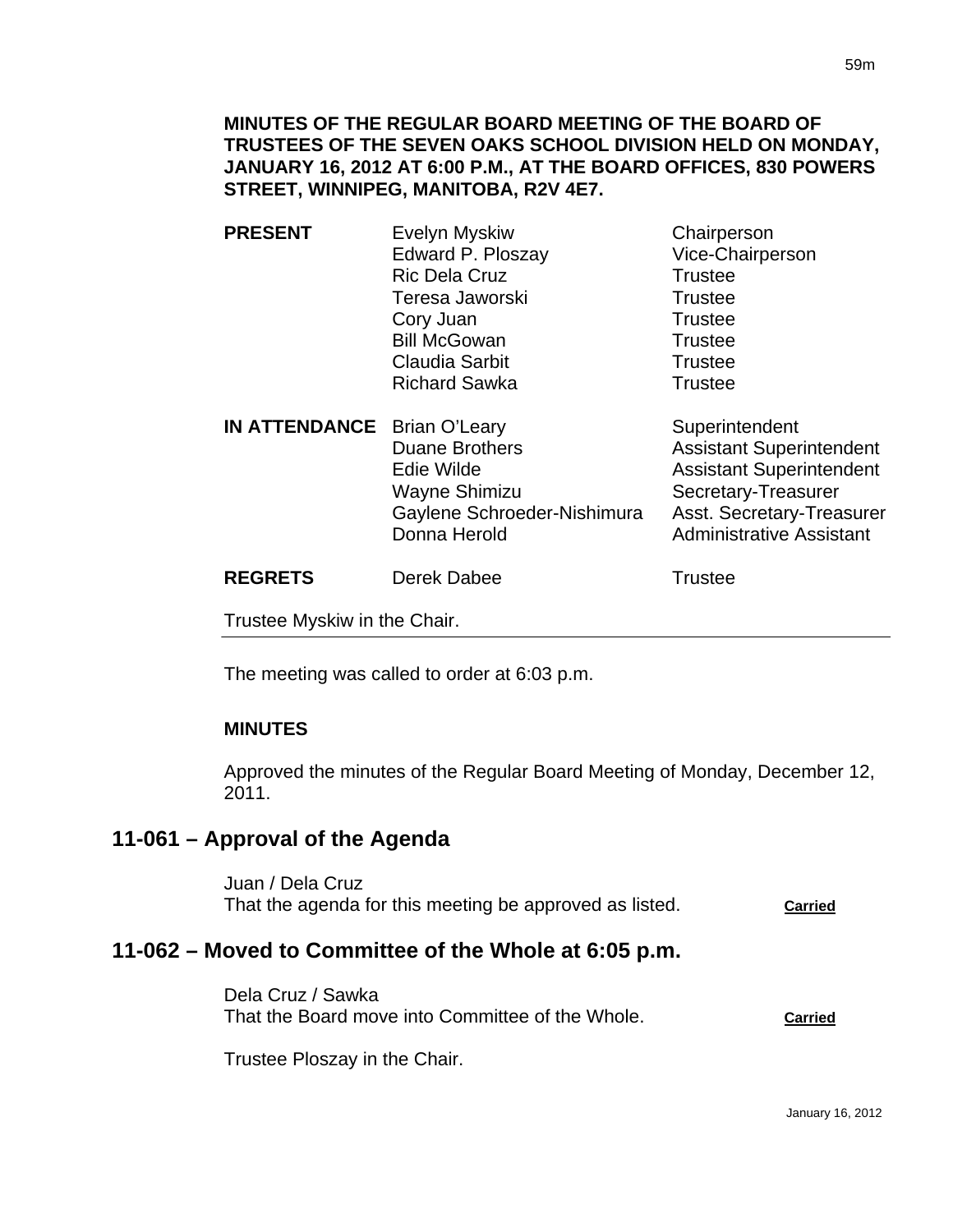## **OFFICERS' REPORT**

- Trustees Sawka and Jaworski reported on developments arising from collective bargaining.
- **Trustee Juan reported on the MSBA Regional meeting.**

Trustee McGowan here enters the meeting at 6:16 p.m.

### **SUPERINTENDENTS' REPORT**

The following matters were received as information:

- 2012-2013 Budget First Draft.
- 2012 Region 5 & 6 Regional Meeting.

Trustee Myskiw in the chair.

## **SUPERINTENDENT'S REPORT**

Received as information:

- MSBA 2012 President's Council Award.
- MSBA call for nominations Premier Award for School Board Innovation.

# **11-063 – MSBA Premier Award for School Board Innovation**

McGowan / Dela Cruz

That the Board nominate Maples TV Station – Channel 7 Oaks for the Manitoba School Boards Association for the Premier Award for School Board Innovation. **Carried**

### **CONSENT AGENDA**

## **11-064 – Consent Agenda**

Juan / Sawka That the Consent Agenda be approved. **Carried**

Oksana Bondarchuk, President, Ukrainian Canadian Congress - Manitoba Provincial Council

Approved that the Board direct the administration to prepare a rental agreement for Folklorama 2012 for the Ukraine-Kyiv Pavilion for the use of Maples Collegiate from July 30, 2012 to August 13, 2012.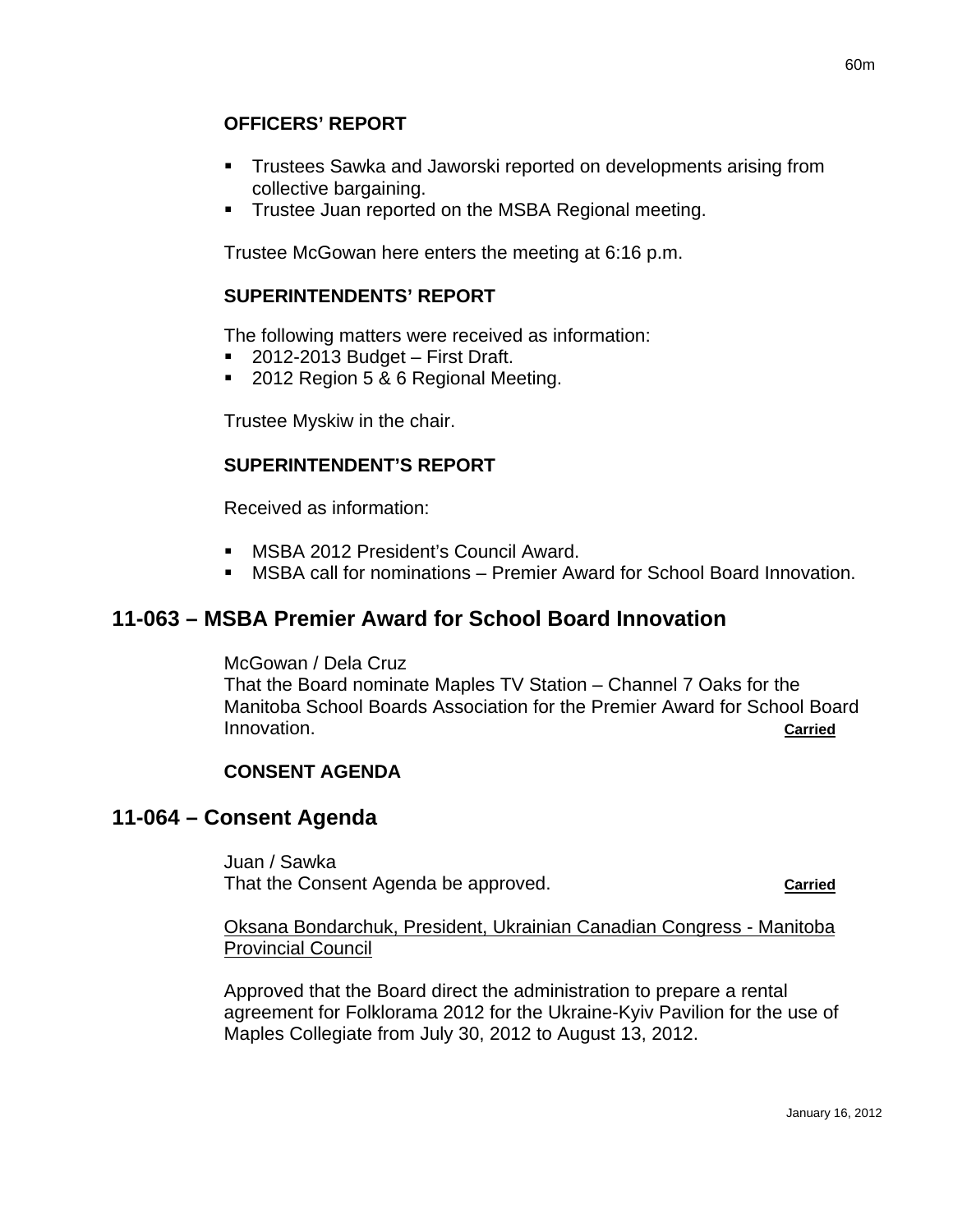## **CONSENT AGENDA**

#### December 2011 Expenditure Listing

That cheques #2121263-#2121598 and #322-#346, US\$ cheques #212051- #212064, direct deposits #20122244-#20122816 and pre-authorized debits #201059-#201064 in the amount of \$1,926,195.38 be approved.

#### D.K. Bennett & Associates Ltd. Invoice No. 616711

That Invoice No. 616711 for the Maples Collegiate Roof Replacement - Phase 1 in the amount of \$1,575.00 be paid to D.K. Bennett & Associates Ltd.

#### East Side Ventilation Certificate of Payment No. 7

That Certificate of Payment No. 7 for the ÉSOMS Ventilation Upgrade - Phase II in the amount of \$34,570.01 be paid to East Side Ventilation.

#### Statutory Holdback on East Side Ventilation Certificate of Payment No. 7

That the 7-1/2% Statutory Holdback on Certificate of Payment No. 7 for the ÉSOMS Ventilation Upgrade - Phase II in the amount of \$2,566.25 be paid to the SOSD/East Side Ventilation-ÉSOMS Ventilation II account.

### Enermodal Engineering Invoice No. 107292

That Invoice No. 107292 for the Victory School Stand-Alone Day Care in the amount of \$2,877.00 be paid to Enermodal Engineering.

#### Gardon Construction Ltd. Certificate of Payment No. 5

That Certificate of Payment No. 5 for the West St. Paul Elevator in the amount of \$102,247.61 be paid to Gardon Construction Ltd.

#### Number Ten Architectural Group Invoice No. 10199

That Invoice No. 10199 for the West St. Paul Elevator project in the amount of \$1,006.94 be paid to Number Ten Architectural Group.

#### Oakwood Roofing & Sheet Metal Certificate of Payment No. 5

That Certificate of Payment No. 5 for the Maples Collegiate Roof Replacement Phase 1 in the amount of \$80,305.72 be paid to Oakwood Roofing & Sheet Metal.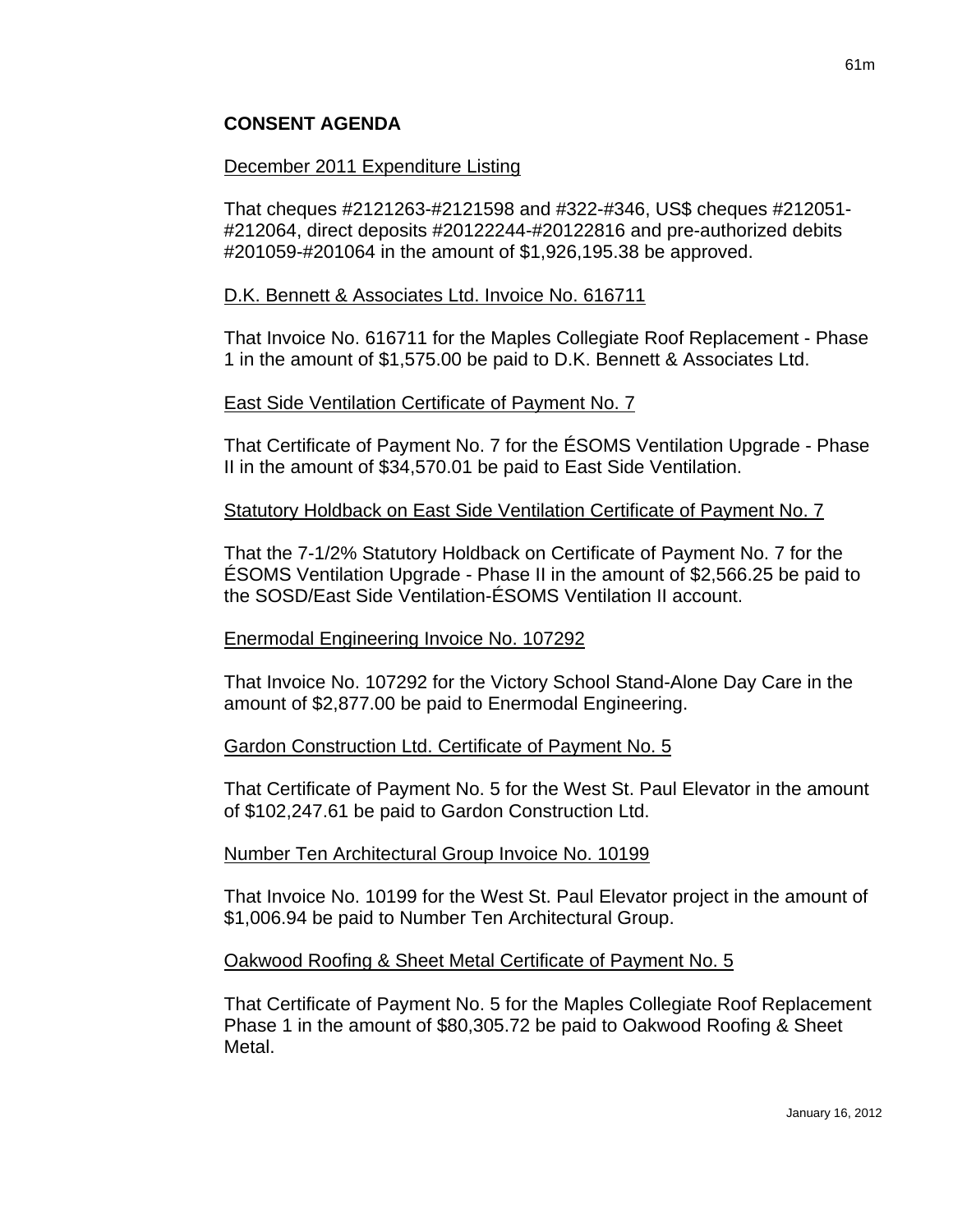## **CONSENT AGENDA**

### Statutory Holdback on Oakwood Roofing Certificate of Payment No. 5

That the 7-1/2% Statutory Holdback on Certificate of Payment No. 5 for the Maples Collegiate Roof Replacement Phase 1 in the amount of \$6,201.21 be paid to the SOSD/Oakwood Roof-442 Maples Roof Phase 1 account.

## **CONFERENCE REPORTS**

- Diane Darrach, Vice-Principal, École Riverbend / Darlene Roberts, Vice-Principal, James Nisbet: National Council of Teachers of English, November 17 to 22, 2011 - Chicago, Illinois.
- Yvonne Prairie, Teacher, Belmont School: Congrès de l'Association Canadienne des Professeurs D'Immersion, 3 au 5 novembre 2011, Centre des congrès de Victoria, C.-B.
- Melissa DeLaronde, Teacher, Elwick School: 2011 National Forum on Character Education - Building Ethical Communities, October 19 to 22, 2011 - San Francisco, California.
- Jean McLeod / Rhett Turner, Teachers, Maples Collegiate: Sheltered Instruction Observation Protocol (SIOP) Conference, November 1 to 3, 2011 - Long Beach, California.
- Tanya Kohut, Teacher, R.F. Morrison School: 2011 National Forum on Character Education - Building Ethical Communities, October 19 to 22, 2011 - San Francisco, California.
- Valery Czarnecki, Teacher, Elwick School: 2011 National Forum on Character Education - Building Ethical Communities, October 19 to 22, 2011 - San Francisco, California.
- Vern Zatwarnicki, Teacher, Maples Collegiate: National At Risk Education Network Conference, February 21 to 24, 2011 - Panama City, Florida.

## **ITEMS OF INFORMATION**

- Trustee Myskiw commented on West St. Paul's Pancake Breakfast held on December 22, 2011.
- Trustee Ploszay informed the Board about Adam Brooks, West Kildonan student, who is playing for Team Canada at the Youth Olympic Games in Innsbruck, Austria.
- **Trustee Sarbit discussed meeting with the community MLA's.**

## **CORRESPONDENCE**

- Carolyn Duhamel, Executive Director, MSBA: Class Size Research.
- Manitoba Healthy Living, Youth and Seniors: Premier's Volunteer Service Award 2012.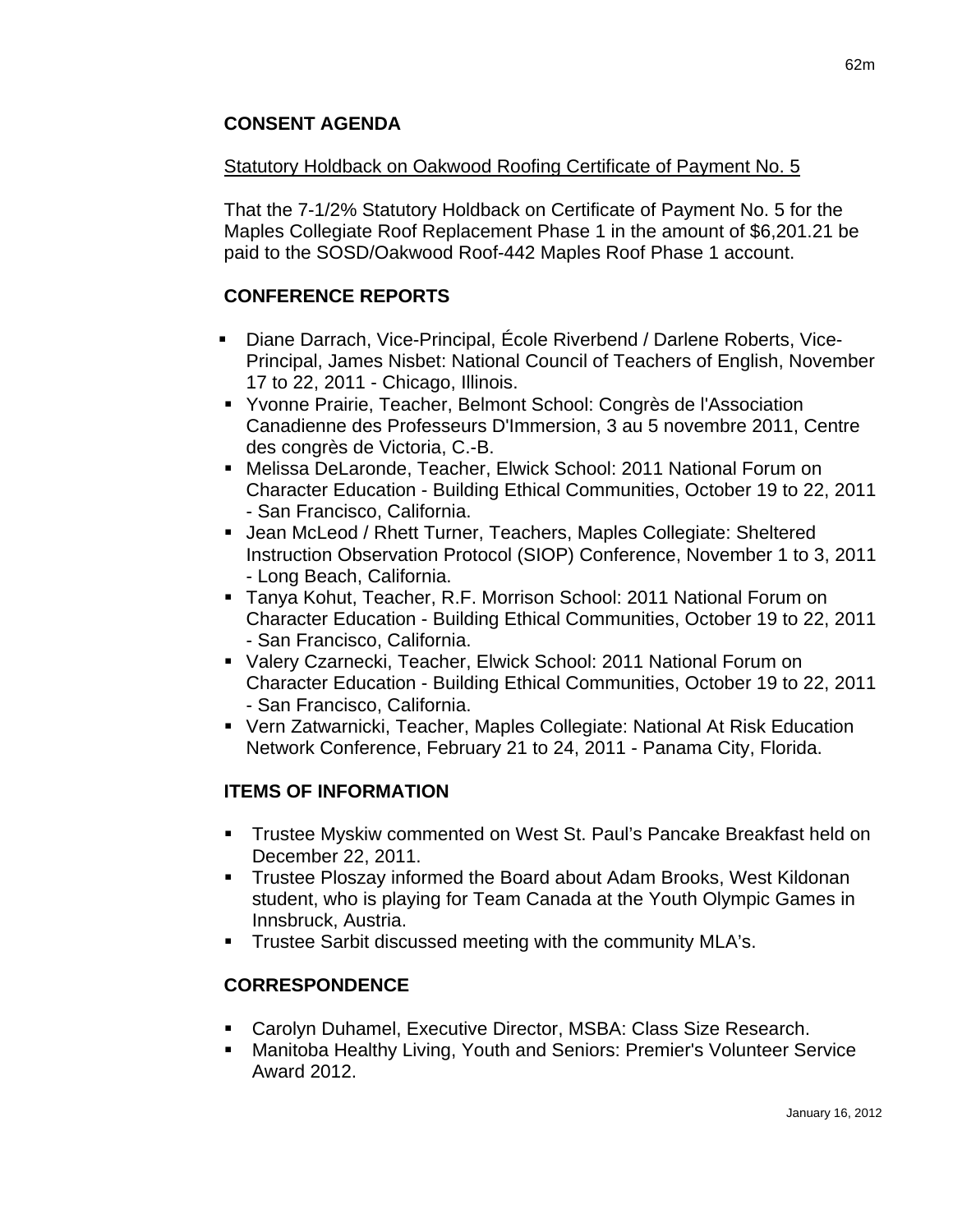## **CORRESPONDENCE**

- MSBA e-bulletin January 4, 2012.
- **The EDI Teacher Newsletter, Winter 2012.**
- **Low Cost Bike Helmet Initiative.**
- Lieutenant Governor's Medal for Literacy: Call for Nominations.
- Financial Stewardship in Public Education: MASBO Presentation to School Boards - November 25, 2011.
- Kaley Maksymyk, Healthy Schools Consultant: Sixteen schools in Seven Oaks participated in the Healthy Schools Fall 2011 Healthy Relationships Campaign.
- **EXEGN** Forum: Respecting People and Place: Connecting Schools and Communities - January 27, 2012.
- **Garden City Collegiate Addition: Garden City Collegiate Commons** successfully achieves Green Globes Certification.
- Article: What Americans Keep Ignoring About Finland's School Success.
- MBSA Labour Relations: CPI, Unemployment and Regional Trends December 2011.
- Manitoba News Releases: December 19, 2011 Province Announces Changes to Employment Standards Code Effective January 1, 2012 and January 9, 2012 - Finance Minister Hosts Pre-Budget Consultations.
- Wendy Shaw, Coordinator, Accounting & Consolidations, Schools' Finance Branch: FRAME Report - 2011/12 Budget.
- Rick Dedi, Executive Director, Public Schools Finance Board: Garden City Collegiate - Science Room Upgrade.
- Stacy Dyck, Number Ten Architectural Group: West St. Paul School Elevator and Renovation - Proposed Change Notice.
- Kelly Goodwin, Number Ten Architectural Group: West St. Paul Elevator Change Order No. 10.
- **Inga Skundberg, Clerk, City of Winnipeg: Community Incentive Grant of** \$60,000 - Maples Track and Field Redevelopment.
- **The Governance Coach, Vol. 17, No. 1 January 2012.**

# **11-065 – Moved to Committee of the Whole at 8:09 p.m.**

Sarbit / Sawka That the Board move into Committee of the Whole. **Carried**

Trustee Ploszay in the chair.

### **SUPERINTENDENTS' REPORT**

The following matters were received as information:

- **Personnel Report.**
- 2012-2013 Budget First Draft.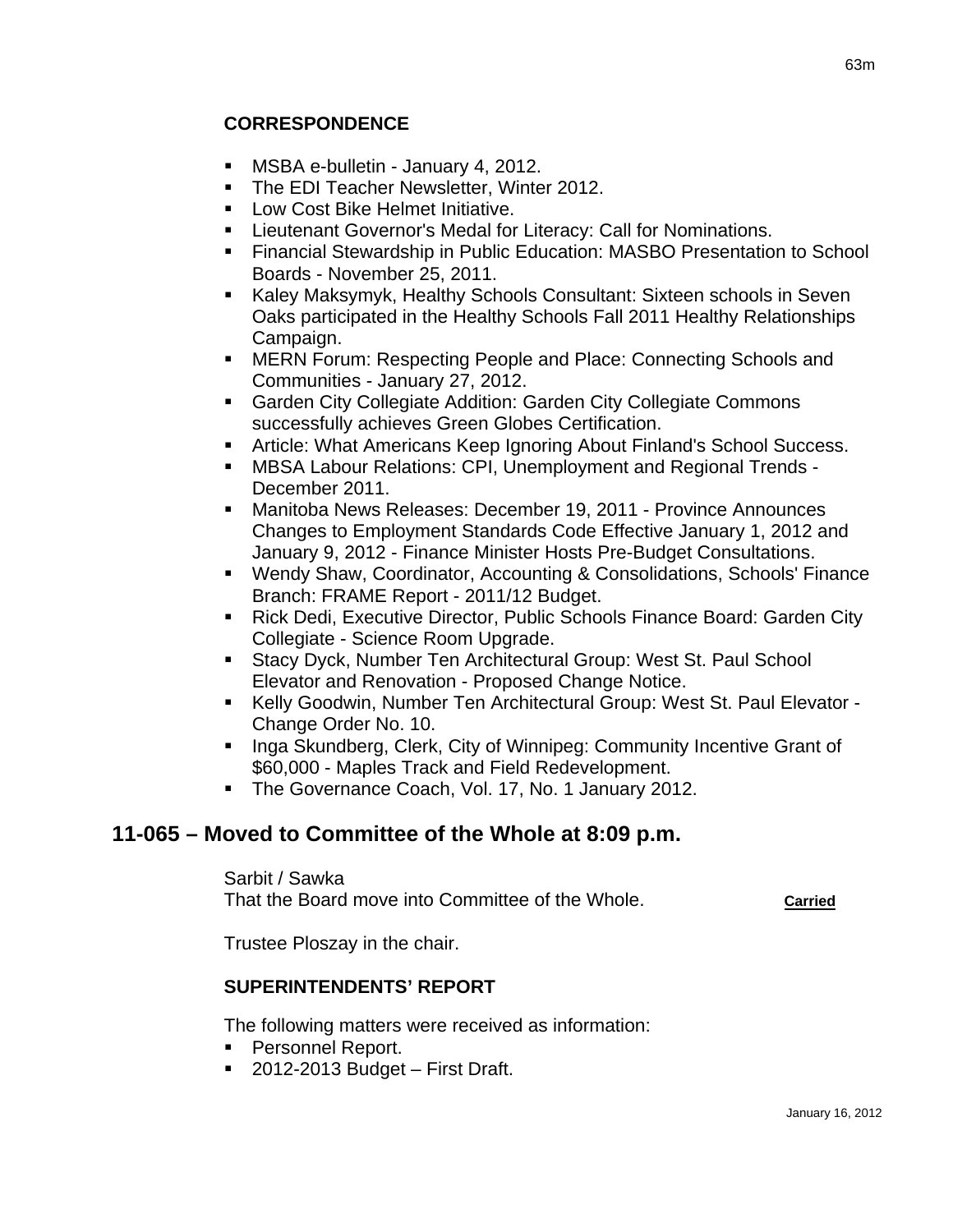#### **SUPERINTENDENTS' REPORT**

Maples Collegiate Commons

### **SUPERINTENDENTS' PERSONNEL REPORT**

## **11-066 – Superintendents' Personnel Report**

Jaworski / McGowan That the Superintendents' Personnel Report be ratified. **Carried**

#### BUILDING MANAGER APPOINTMENT

Appointed Robert Huebner to the position of Building Manager, Maples Collegiate, effective January 17, 2012.

#### ADMINISTRATIVE RESIGNATION

Received notice of intent to resign from Larry Pudavick effective December 31, 2011.

#### TEACHER APPOINTMENTS

Appointed the following to Limited Teacher-General (Term) contracts:

Carly Korsunsky, full-time (1.00), effective January 9, 2012 to June 29, 2012. Patrick Bend, full-time (1.00), effective October 31, 2011. Rebecca Harder, part-time (.60), effective November 17, 2011 (indefinite). Robert Hodgins, part-time (.50), effective December 12, 2011 (indefinite). Michele Poirier, full-time (1.00), effective February 6, 2012 to June 29, 2012. Anthony Ramos, full-time (1.00), effective December 22, 2011 to January 31, 2012.

#### SUBSTITUTE TEACHER APPOINTMENTS

Appointed the following to Substitute Teacher contracts effective the 2011-2012 school year:

Robert Hodgins **Yared Keleta** Breanne Treyturik

#### TEACHER LEAVES OF ABSENCE

Granted Cheryl Deans to a part-time (.50) leave of absence, without pay, effective January 9, 2012 to June 29, 2012.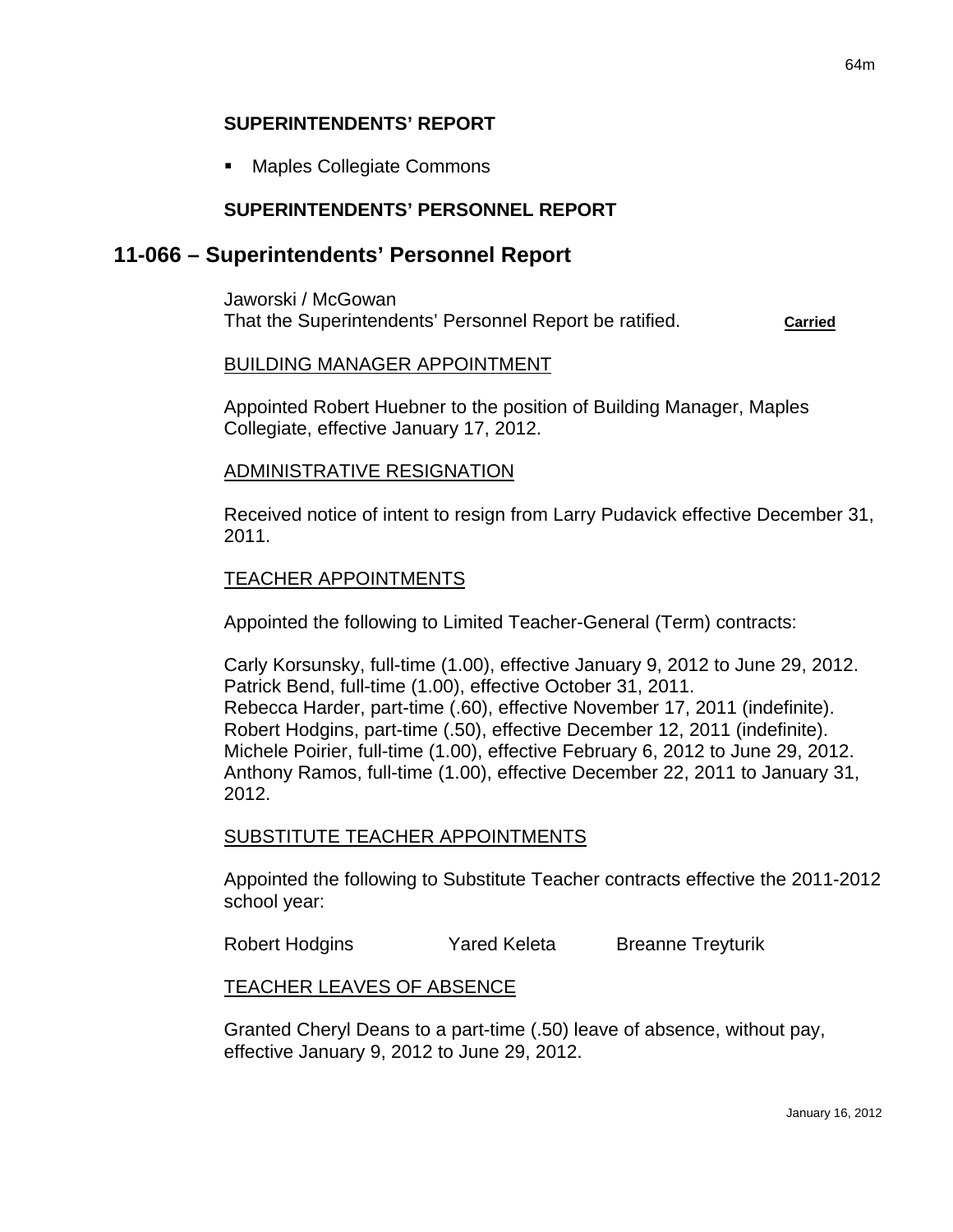## **SUPERINTENDENTS' PERSONNEL REPORT**

Granted Alberta Rusak to a part-time (.50) leave of absence, without pay, effective September 6, 2011 to June 29, 2012.

## TEACHER MATERNITY AND PARENTAL LEAVE

Granted parental leave to the following:

Ken Hartikainen, effective February 27, 2012 to May 7, 2012. Jayson Henrich, effective February 6, 2012 to April 13, 2012. Benjamin Nein, effective February 6, 2012 to September 3, 2012. Jason Vanderhooft, effective February 7, 2012 to April 17, 2012.

## EDUCATIONAL ASSISTANT APPOINTMENTS

Appointed Audrey Sliworsky to a full-time (1.00) Educational Assistant position effective November 17, 2011.

## EDUCATIONAL ASSISTANT RESIGNATION

Received notice of intent to resign from Karen Finkel effective November 23, 2011.

### SECRETARIAL-CLERICAL APPOINTMENTS

Appointed the following to Secretarial-Clerical positions:

Elizabeth Clayton, part-time (.50), effective December 15, 2011. Alicia Easton, part-time (.50), effective January 9, 2012

### SECRETARIAL-CLERICAL RESIGNATION

Received notice of intent to resign from Michael Nguyen effective December 23, 2011.

# **11-067 – Maples Collegiate Commons**

Sarbit / Juan That Number TEN Architectural Group be authorized to proceed with the design development of the Maples Commons. **Carried**

# **11-068 – Transportation Fees for 2012 - 2013**

Juan / Sarbit Approved that the 2012/13 Transportation Fees for non-eligible students be as